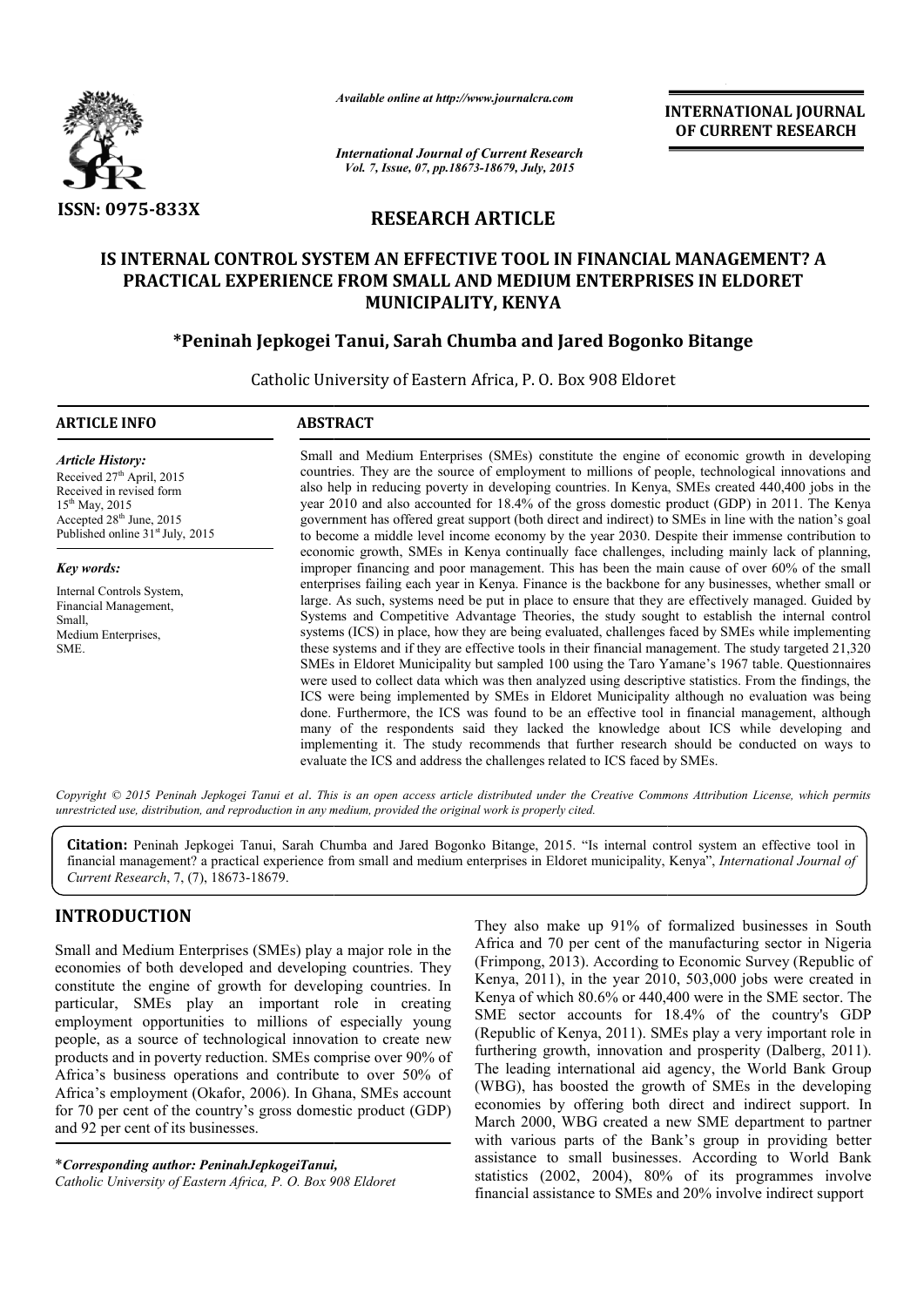*18674 Peninah Jepkogei Tanui et al. Is internal control system an effective tool in financial management? a practical experience from small and medium enterprises in Eldoret municipality, Kenya*

such as technical assistance for both SMEs and institutions supporting them. The WBG has been most active in Africa in terms of the number of activities, with 296 targeted SME support activities valuedat\$6.5billion (World Bank Group, 2013). It is clear that the WBG understands the economic value of SMEs in Africa. Bearing this in mind, it is important to put in place measures to ensure the finances of SMEs are well managed so as to continue providing essential services to citizens in developing countries.

Kenya seeks to become a middle income level economy by the year 2030. In its blue print, the Kenya Vision 2030, the country aims to strengthen SMEs to become the key industries of current and future times. Being a member of the East African Community (EAC), Kenya has shown great commitment to improve infrastructure in the region. In May 2014, for example, Kenya and China signed a partnership agreement for the construction of a standard gauge rail way line which will reduce costs of transport and costs of doing business across the EAC region. This move was also meant to open up Kenya as a competitive business hub for the East African region and beyond. The Kenya government is further committed to establishing a duty-free zone to enhance business activities within the Eastern Africa region in order to actualize its desire 'to bring Dubai to Kenya'.

### Statement of the Problem

SMEs face a number of challenges which continue to hinder them from blossoming into strong units of business and national economic development in Kenya. Longenecker *et al*. (2006) identify the major causes of the failure of small businesses as lack of planning, improper financing and poor management. Furthermore, competition from big firms, fluctuation of the economy, unfavourable government laws and policies are among the common factors that impede the flourishing of these sectors. According to the Kenya National Bureau of Statistics (2006), over 60% of the small enterprises are bound to fail each year in Kenya. This failure rate is alarming considering the health of an economy as a whole has been found to have a strong relationship with the health and nature of the SMEs (Mead, 1994). Regardless of their high failure rates, make the contribution of SMEs in Kenya to the entire economy cannot be overlooked (Mbogo, 2011). Of all the challenges noted above, lack of access to credit is the most pressing. Many financial institutions are still reluctant to lend money to SMEs because in most cases, the SME entrepreneurs lack the necessary collateral; others do not have adequately compiled financial records and accounts and low level of technical and management skills which discourage lenders (Wanjohi & Mugure, 2008). To meet these requirements, SMEs need to put in place effective internal control systems (ICS) to assist them to streamline their internal issues and preparing financial records and accounts that enhance effectiveness in their businesses.

Many young entrepreneurs find it hard to make investments in Kenya due to limited credit for capital. Those who manage to invest do so at the sacrifice of other consumption needs. It is for this very reason that the proper management of SMEs cannot be gainsaid. Unfortunately, majority of the

entrepreneurs in the SME sector do not possess the requisite financial skills to manage their enterprise finances appropriately (KNBS, 2011). Internal control is a means by which resources of the SMES are directed, monitored and measured. It plays an important role in preventing and detecting fraud and protecting the physical and intangible resources; moreover it leads to high efficiency of business operations (Bogonko & Ndiwa, 2014). Therefore without strong ICS to monitor and run their businesses, SMEs are constantly faced with the prospect of bankruptcy (Sampson, 1999). Indeed, ICS is very important for any business, regardless of the size, to ensure that the finances are well managed.

On 1<sup>st</sup> July 2014, there were 33,796 businesses in Eldoret Municipality (UasinGishu County Government, 2014). SMEs in this list formed the lion share of the total businesses since they accounted for 63.08% (21,320 SMEs). Since the enactment of devolved government system in March 2013,in line with Kenya's constitution promulgated in 2010, many opportunities for SMEs were generated as most County governments established themselves locally. As such, it was expected that SMEs would flourish in the new system. Bearing this in mind, the study sought to establish the effectiveness of ICS in financial management of the SMEs in Eldoret Municipality. Specifically, the study sought to identify the internal control systems put in place by SMEs; determine how those internal control systems are being evaluated by SMES; establish the challenges faced by SMEs while trying to implement internal control systems, and determine if ICS was effective in the management of finances among SMEs in Eldoret Municipality.

The study will help SMEs to identify suitable ICS to guarantee effective financial management in their operations. It will also help the County government to sensitize SMEs on the benefits of accessing finances and putting control measure to manage them properly to avoid misappropriation of funds.

The conceptual framework of the study was based on a number of issues. The mechanisms of internal control system constituted the independent variable of the study. It was comprised of segregation of duties, authorization of transactions, retention of records, supervision, physical safeguards or restrictions and processes controls.

#### Theoretical Framework

#### *Systems Theory*

The Systems Theory was originally propounded by Hungarian biologist Ludwig von Bertalanffy (1928). The foundation of the Theory is that all the components of an organization are interrelated, and that changing one variable does have an impact on the others. The Systems Theory, therefore, demonstrates the importance of internal control systems in an organization to enable it to manage performance with the changes in inputs and outputs. In line with this view of the Theory, SMEs must put internal control systems in place to ensure that the finances are well managed.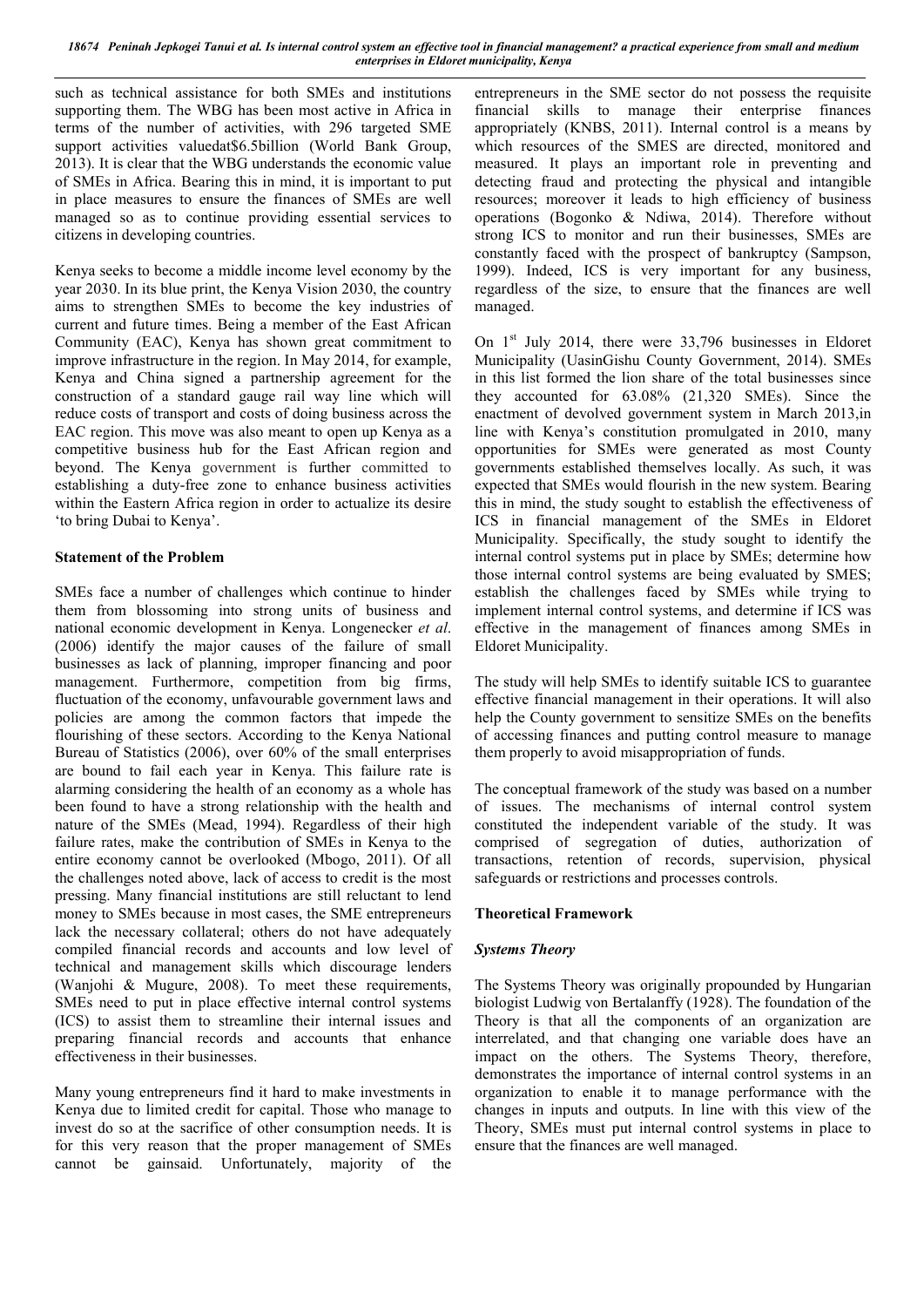### Competitive Advantage (CA) Theory

The theory of Competitive Advantage (CA) was propounded by Michael Porter in 1990. According to this Theory, an organization achieves competitive advantage (being ahead of its competitors) from organizational attributes such as superior skills exercised by the management, relevant resource availability and use, as well as the market position status. SMEs face a lot of competition from the large firms and thus need to develop superior skills to gain competitive edge. One of such skills is an effective internal control system that ensures that their finances are well managed.

### LITERATURE REVIEW

### Internal Control System (ICS)

The statement of auditing standards No. 300 defines ICS to comprise the control environment, the control procedures, all policies and procedures adopted by directors and management of an entity to assist in achieving their objectives. These include the orderly and efficient conduct of business, adherence to internal policies, safe guarding of assets, prevention and detection of frauds and/or errors, ensuring the accuracy and completeness of accounting data, records and the timely preparation of reliable financial statements.

In reference to financial management, ICS is the pillar that ensures that accurate financial records are retained, effective management of assets, liabilities, ensuring compliance with established accounting standards, laws and regulations. Internal controls have existed since ancient times such as the Egyptian civilization in which there was a dual administration, with one set of bureaucrats charged with collecting taxes and another with supervising them. Nyabwanga (2011), in a study in Kisii South District in Kenya, has established that majority of the business owners have basic education and over 57% business operators hardly attend any business training programmes. Studies by Bowen *et al*. (2009), Atieno (2009) and Fidler and Webster (1996) identify a number of the challenges facing SMEs in Kenya. From these studies, it is clear that Kenya is in dire need of well-trained business owners capable of putting up effective systems or measures to properly manage their business finances in order to become internationally competitive and triumph over the challenges they face.

The establishment and implementation of ICS has for long been considered by many as the work of management. Being a set of control environment and procedures, ICS is a necessary and crucial part of all areas of any organisation. It is vital in ensuring compliance with the necessary requirements of business and smooth running of financial operations. Generally, most studies carried out on SMEs in Kenya have mainly focused on credit accessibility, challenges facing SMEs, causes of failure and adoption of information technology. The area of ICS among Kenya's SMEs has been greatly overlooked by researchers even though it is the underlying foundation of all other studies.

Wairegi (2011) has, for example, looked into the accounting systems in small and micro enterprises in Kenya. On the other hand, Mugambi (2010) has examined ways of mitigating factors hindering Kenya's SMEs from accessing credit. Studieshave mainly identified that lack of basic technical skills hinders many SMEs from flourishing (Nyabwanga, 2011). Bogonko and Ndiwa (2014),in a study to establish the relationship between ICS implementation and effective management of SMES in Eldoret Municipality, Kenya, have found that all constructs of ICS (control environment, control activities, risk assessment, monitoring, information and communication) have a positive relationship with operations of the SMEs.

According to Anduuru (2005), SMEs have not established elaborate systems of internal controls. Internal controls are a function of internal audit function. Small entities tend to disregard this important function whose benefits far outweigh the costs of having none (Messier, 1997). However, Putra (2009) notes that SMEs are not too small for effective internal controls because even a relatively small business needs to enforce certain internal controls.

### Financial Management

Financial management is concerned primarily with financial decision-making within a business entity (Fabozzi & Peterson, 2003). Small businesses have financial management issues that are quite different from larger businesses that require new and different solutions (Ang, 1991). These unique financial management issues include agency problems, information, failure costs, taxes and transaction costs which require apt financial decisions (dividends, capital structure, capital budgeting and liquidity). Finances of small businesses need to be well managed regardless of the unique issues facing them. Ernst and Young (2011) argue that although some SMEs prepare reports, they are often incomplete and cannot give a clear picture of the financial position and profitability of the firm. SMEs need to put in place sound internal control systems to ensure their finances are properly managed.

Ondieki, Ochieng and Busaka (2013) have found that cash management is a working capital management component that contributes to a great extent on survival or failure of SMEs in Kenya. The common cash management techniques used include speeding cash collection and delayed payment of creditors. The researchers saw it wise to dwell on cash management since it is at the 'heart' of the SME operations. Small and medium scale enterprises operate in total disregard of internal control systems the result of which is of ten the mass failure of these business organizations (Were, as cited in Nyakundi *et al.*, 2014). Katuntu (as cited in Nyakundi *et al.,*  2014) adds that 90% of the business start-ups do not operate beyond the third anniversary due to lack of sound internal control systems. The views by Were and Kantutu underscore the need for SMEs to implement ICS to guarantee the success of their businesses.

Nguyen (2001) states that financial management practices (working capital management, financing, investment, financial reporting and accounting information systems) are largely ignored by SMEs. Most small and medium enterprise owners consider financial management an issue relevant only to large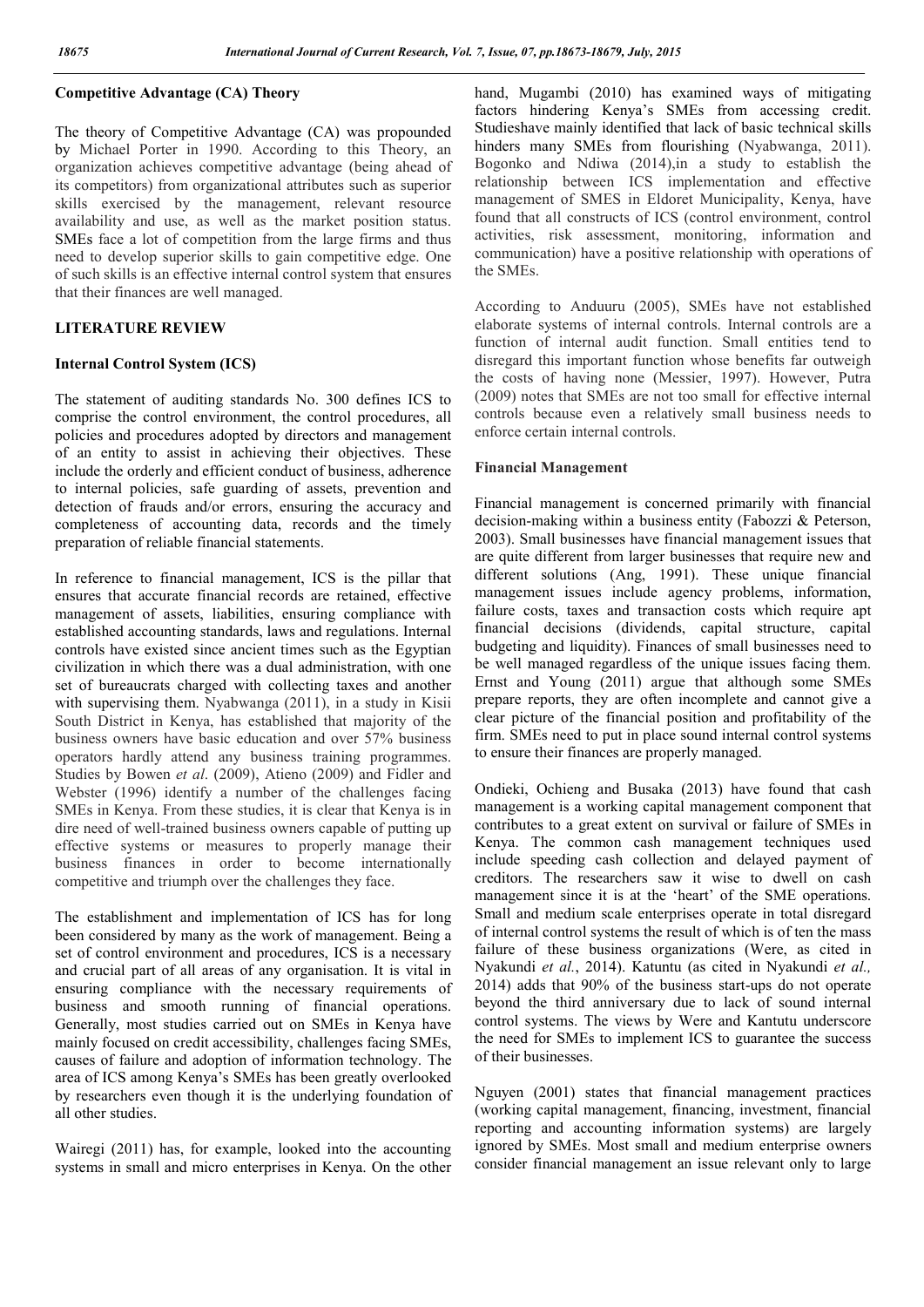*18676 Peninah Jepkogei Tanui et al. Is internal control system an effective tool in financial management? a practical experience from small and medium enterprises in Eldoret municipality, Kenya*

companies (Wanjohi *et al.*, 2010). According to Nguyen (2001), financial management is made of fixed assets management, capital structure management, financial planning, working capital management, financial reporting and accounting information system. On the other hand, Meredith (2003) states that financial management is concerned with all areas of management (sources and uses of finance, financial implications). In all these studies by Nguyen (2001), Wanjohi (2010) and Meredith (2003), financial management components and roles have been clearly stated but there is need to determine the necessary measures to be put in place for these measures to be effective.

Nyakundi *et al*. (2014) have carried out a study in small and medium scale businesses in Kisumu City and found out that internal control systems significantly influence their financial performance. To have a competitive edge over the rest of the firms, business entities constantly carry out appraisals of their internal control systems. Therefore, the basis of superior enterprise financial performance is stronger, reliable and up-todate systems of internal controls (Nyakundi *et al*., 2014).

## MATERIALS AND METHODS

The research used a case study research design to examine the internal control systems put in place by SMEs in Eldoret Municipality, Kenya. Eldoret is the fifth largest town in Kenya after Nairobi, Mombasa, Kisumu and Nakuru. The town is situated in Rift Valley Province, Kenya and is home to many of the legendary Kenyan athletes and some renowned farmers. The study was descriptive, non-experimental and crosssectional and gathered a mixture of qualitative and quantitative data. The study targeted 21,320 SMEs in the Municipality. Using Taro Yamane (1967) table, the researchers selected a sample size of 100 respondents.

The data was collected using questionnaires of which the test and retest technique was used to test the validity and reliability. Out of the 100 questionnaires issued, 90 were returned. After editing and coding data, it was entered into Statistical Package for the Social Sciences (SPSS) and analysed using descriptive statistics.

### RESULTS

### Internal Control Systems (ICS) in Place

The study sought to establish the Internal Control Systems (ICS) put in place by SMEs in Eldoret Municipality. The results were as shown in Table 1 below.

The table below shows the results on whether or not retention of records, supervision, physical safeguards or restrictions and process controls as ICS systems existed among the SMEs in the study area.

Table 1 above shows that, according to 67.8% of the respondents, ICS exists among SMEs in Eldoret Municipality. All types of ICS do exist as well (mode  $= 1$ , which represents 'Yes'). The ICS services in places were: segregation of duties (63.3%), authorization of transactions (67.8%), retention of records (65.6%), supervision (67.48%), physical safeguards or restrictions (64.4%) and process controls ICS (64.4%).

### Evaluation of Internal Control System

The study further sought to determine how the internal control system was being evaluated by SMEs in Eldoret Municipality. The results were as shown in Table 3 below.

|                        | Does the business have the ICS? | Do segregation of duties ICS exists in<br>vour business? | Do authorization of transaction ICS<br>exist in your business? |
|------------------------|---------------------------------|----------------------------------------------------------|----------------------------------------------------------------|
| Valid<br>N             | 90                              | 90                                                       | 90                                                             |
| Missing                |                                 |                                                          |                                                                |
| Mean                   | 1.322                           | 1.378                                                    | 1.322                                                          |
| Mode                   |                                 |                                                          |                                                                |
| <b>Skewness</b>        | 0.774                           | 0.771                                                    | 0.773                                                          |
| Std. Error of Skewness | 0.254                           | 0.254                                                    | 0.254                                                          |

### Table 1. Existing ICS among SMEs in Eldoret Municipality

|                        |         | Do retention of records ICS<br>exists in your business? | Do supervision ICS<br>exist in your<br>business? | Do physical safeguards or<br>restrictions ICS exist in your<br>business? | Do process controls ICS<br>exist in your business? |
|------------------------|---------|---------------------------------------------------------|--------------------------------------------------|--------------------------------------------------------------------------|----------------------------------------------------|
| N                      | Valid   | 90                                                      | 90                                               | 90                                                                       | 90                                                 |
|                        | Missing |                                                         |                                                  |                                                                          |                                                    |
| Mean                   |         | 1.344                                                   | 1.322                                            | 1.356                                                                    | 1.356                                              |
| Mode                   |         |                                                         |                                                  |                                                                          |                                                    |
| <b>Skewness</b>        |         | 0.664                                                   | 0.774                                            | 0.614                                                                    | 0.614                                              |
| Std. Error of Skewness |         | 0.254                                                   | 0.254                                            | 0.254                                                                    | 0.254                                              |

#### Table 3. Evaluation of ICS by the SMEs in Eldoret Municipality

|                        |         | How is segregation<br>of duties ICS<br>evaluated? | How is authorization<br>of transaction ICS<br>evaluated? | How is retention<br>of records ICS<br>evaluated? | How is<br>supervision ICS<br>evaluated? | How is physical safeguards<br>or restrictions ICS<br>evaluated? |
|------------------------|---------|---------------------------------------------------|----------------------------------------------------------|--------------------------------------------------|-----------------------------------------|-----------------------------------------------------------------|
|                        | Valid   | 90                                                | 90                                                       | 90                                               | 90                                      | 90                                                              |
|                        | Missing |                                                   |                                                          |                                                  |                                         |                                                                 |
| Mean                   |         | 3.189                                             | 3.178                                                    | 3.2                                              | 3.244                                   | 3.222                                                           |
| Mode                   |         |                                                   |                                                          |                                                  |                                         |                                                                 |
| <b>Skewness</b>        |         | 0.008                                             | 0.016                                                    | $-0.017$                                         | 0.016                                   | $-0.047$                                                        |
| Std. Error of Skewness |         | 0.254                                             | 0.254                                                    | 0.254                                            | 0.254                                   | 0.254                                                           |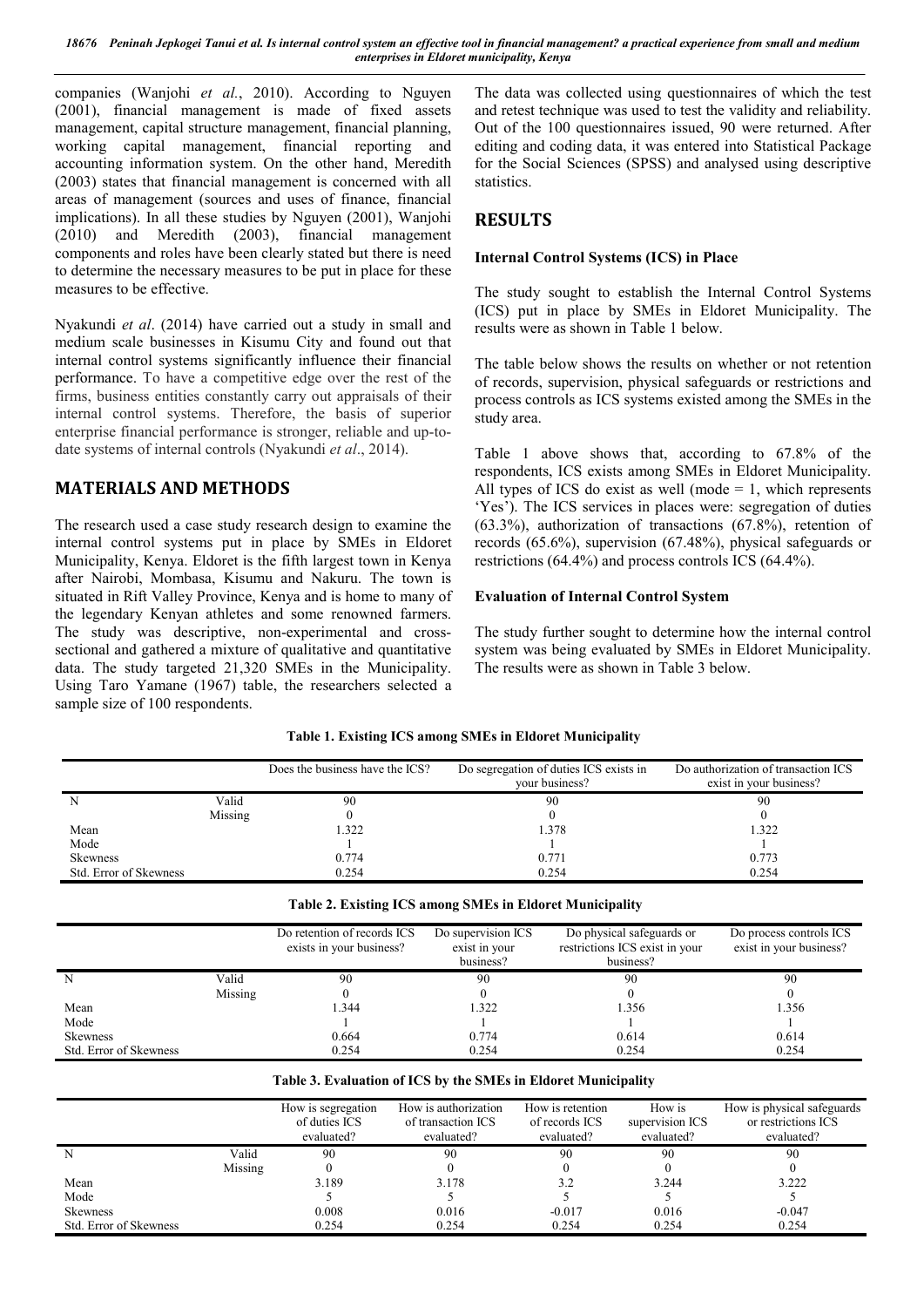From the results in Table 3 above, the mode score (5 which represents 'Never') shows that the SMEs do not evaluate their ICS. The percentage scores were: for segregation of duties (44.4%), authorization of transactions (43.3%), retention of records (43.3%), supervision (44.4%), physical safeguards or restrictions (43.3%) and process controls ICS (44.4%). However, a few respondents agreed that they did the evaluation often as indicated by 30%, 30%, 27.8%, 36.7%, 24.4% and 28.9% for segregation of duties, authorization of transactions, retention of records, supervision, physical safeguards or restrictions and process controls ICS respectively.

The table below shows the findings on the tools used by SMEs in Eldoret Municipality to evaluate ICS.

As shown in Table 4, although a few SMEs used audit tool to evaluate the ICS, those not carrying out evaluation were still many (45.6%).

#### Perception of ICS Effectiveness

The study also sought to determine if ICS is an effective tool of managing finances of the SMES in Eldoret Municipality. The results were as shown below. The results in the table above show that 51.1% of the respondents agreed that ICS is effective in financial management among the SMEs in Eldoret Municipality while to 41.1% did not agree. Furthermore, a small percentage (7.8%) of the respondents was of the view that ICS is moderately effective in financial management.

### DISCUSSION

Internal control system is an effective tool for financial management in any business regardless of the size. The findings of the study show that SMEs in Eldoret Municipality have not been left behind in ICS implementation since more than half of the respondents agreed that they had ICS in place.

|       |                | Frequency | Percent | Valid Percent | Cumulative Percent |
|-------|----------------|-----------|---------|---------------|--------------------|
| Valid | Audits         | 24        | 26.7    | 26.7          | 26.7               |
|       | Ouestionnaires |           | 14.4    | 14.4          | 41.1               |
|       | Observations   |           | 13.3    | 13.3          | 54.4               |
|       | None           | 41        | 45.6    | 45.6          | 100.0              |
|       | Total          | 90        | 100.0   | 100.0         |                    |

|  |  | Table 5. Challenges faced by SMEs in Eldoret Municipality |
|--|--|-----------------------------------------------------------|
|  |  |                                                           |

|       |                                                 | Frequency | Percent | Valid Percent | Cumulative Percent |
|-------|-------------------------------------------------|-----------|---------|---------------|--------------------|
| Valid | Lack of knowledge                               | 50        | 55.6    | 55.6          | 55.6               |
|       | Resistance of ICS within the business           |           | 10.0    | 10.0          | 65.6               |
|       | Complexity of business operations               | 16        | 17.8    | 17.8          | 83.3               |
|       | Shortage of staff to implement and evaluate ICS |           | 7.8     | 7.8           | 91.1               |
|       | Business owners or owners ignorance             |           | 8.9     | 8.9           | 100.0              |
|       | Total                                           | 90        | 100 0   | 100.0         |                    |

| Table 6. The Effectiveness of ICS in Financial Management |  |  |
|-----------------------------------------------------------|--|--|
|                                                           |  |  |

|       |               | Frequency    | Percent | Valid Percent | Cumulative Percent |
|-------|---------------|--------------|---------|---------------|--------------------|
| Valid | Effective     | 46           | 21.1    | 51.1          | 51.I               |
|       | Not effective | 37           | 41.1    | 41.1          | 92.2               |
|       | Moderate      | $\mathbf{r}$ | 7.8     | 7.8           | 100.0              |
|       | Total         | 90           | 100.0   | 100.0         |                    |

#### Challenges faced by SMEs in Implementation of Internal Control System

The study further sought to establish the challenges faced by SMEs in Eldoret Municipality while trying to implement the ICS. The results were as shown in Table 5 below.

SMEs in Eldoret Municipality faced a number of challenges while developing and implementing ICS. These challenges included lack of knowledge on ICS (55.6%) and the complexity of business operations (17.8%). Other challenges faced included resistance to ICS within the business (10%), business owner's ignorance (8.9%) and shortage of staff to implement and evaluate (7.8%).

Among the ICS available are the segregation of duties, authorization of transactions, retention of records, supervision, physical safeguards or restrictions and process controls. These findings concur with those of Bogonko and Ndiwa (2014). They, however, disagree with those of Anduuru (2005) who states that SMEs have not established elaborate systems of internal controls.

The study further found that majority of SMEs in Eldoret Municipality never evaluated the ICS. Only a few respondents indicated that they often did the evaluation mainly using the audits. The findings are at par with the observations of the Institute of Internal Audit (2008) that the internal audit's role is to evaluate the internal controls. Despite the fact that some of the SMEs have ICS, many face the challenge of lack of knowledge on how to develop and implement it. Complexity of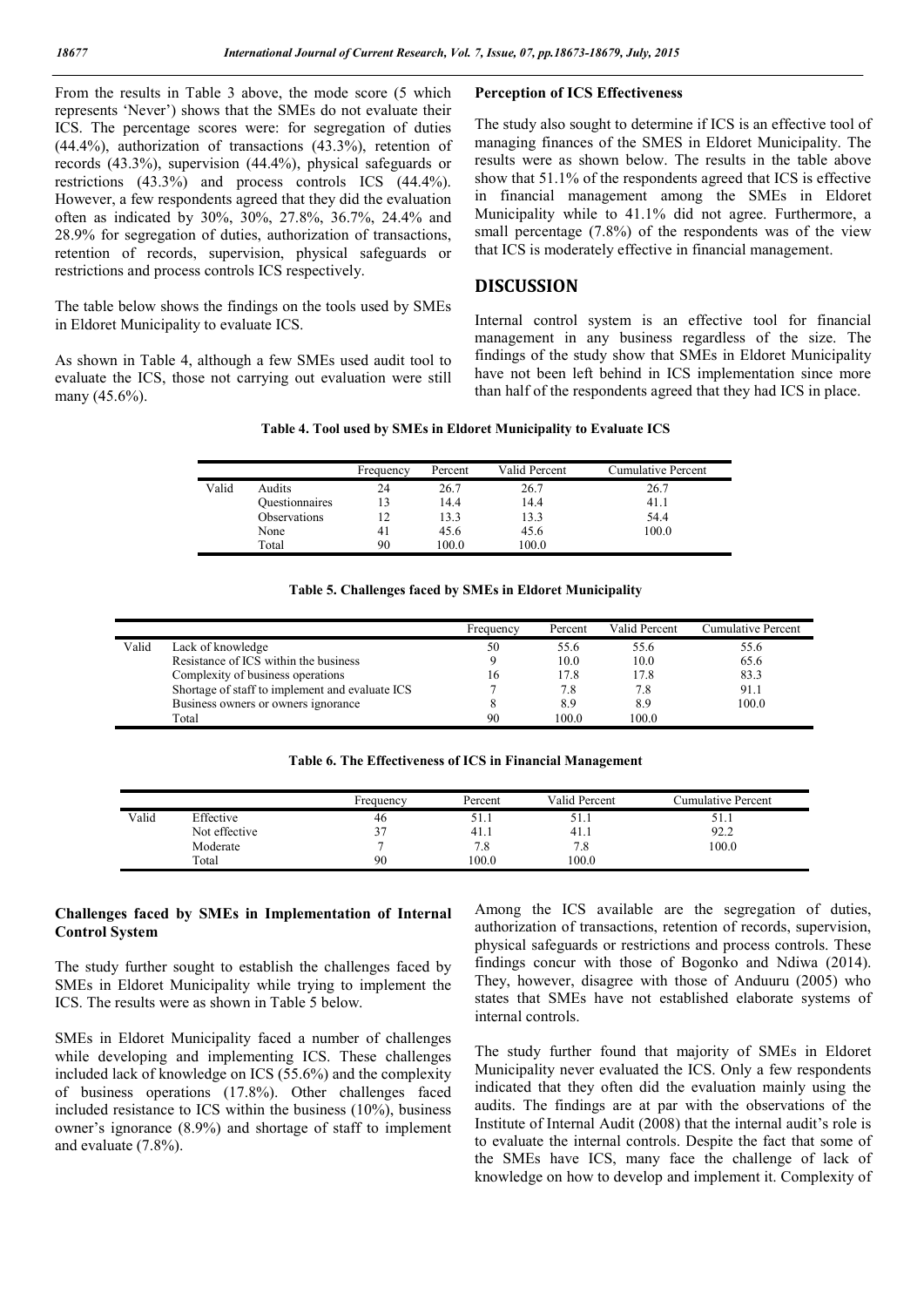*18678 Peninah Jepkogei Tanui et al. Is internal control system an effective tool in financial management? a practical experience from small and medium enterprises in Eldoret municipality, Kenya*

business operations is also a great challenge affecting SMEs in Eldoret Municipality. The findings agree with the views of Nyabwanga (2011), Atieno (2009) and Fidler and Webster (1996) who all point out that SMEs are in dire need of training so as to gain knowledge on how to put up effective systems in their businesses. The study findings also showed that the ICS is effective in financial management among SMEs in Eldoret Municipality. This means that SMEs are keen on ensuring that their finances are well managed and have not ignored this practice as Wanjohi (2010) and Nguyen (2001) state. These findings rather support those of Nyakundi *et al.* (2014) who affirm that ICS influences financial performance of an SME.

### Conclusion and Recommendations

SMEs playan important role in the economies of both developing and developed nations. They contribute largely to the well-being of the individual, society and the world at large. The economic pillar of the Kenya Vision 2030 development blue print expresses the government's commitment to boost SMEs as a means to becoming a middle-level income economy. It can be concluded that SME entrepreneurs in Eldoret Municipality are aware of the importance of SMEs in their operations. This is why they have put them in place. Therefore, the existence of ICS positively impacts on the financial management. Despite the challenges faced while developing and implementing ICS, SMEs still have a chance for continuous improvement. Based on the findings of the study, it is recommended that further research should be carried out on the ways to encourage the SMEs on the need to implement and evaluate the ICS. Moreover, more scholarly works need to be done on the challenges to address the challenges facing SMEs while developing and implementing the ICS.

### **REFERENCES**

- Anduuru, N.V. 2005. *The accounting system and its related internal control system.* Nairobi: Essential Management Consultancy Services Ltd.
- Ang, J.S. 1991. Small business uniqueness and the theory of financial management. *Journal of small Business finance*, *1*(1), 11-13.
- Atieno, R. 2009. *Linkages, access to finance and the performance of small and medium in Kenya.* United Nation University research paper No. 2009/06.
- Bertalanffy, L. 1928. Kritische Theorie der Formbildung. In *Abhandlungenzurtheoretischen Biologie*, (J. Schaxel, ed.). Gebrüder Borntraeger, Ber
- Bogonko, J.B. & Ndiwa, K.S. 2014. *Relationship between Internal Control System and Effective management of Small and Medium Sized enterprises in Eldoret Municipality, Kenya*. University of Nairobi.
- Bowen, M., Morara, M. & Mureithi, M. 2009. Management of business challenges among Small and micro-enterprises in Nairobi Kenya. *KCA Journal of Business Management*, 2(1), 16-31.
- Dalberg, 2011. Report on support of SMEs in developing countries through financial Intermediaries. Retrieved from http://eudevdays.eu/sites/default/files/dalberg\_sme-briefingpaper.pdf
- Ernst & Young 2011. *Independent Evaluation of Alternative Climate Change Policies against the Australian Industry's Climate Change Policies.* Report to the Australian Industry Group. Ernst & Young.
- Fabozzi, F.J., & Peterson, P.P. 2003.*Financial Management*  and Analysis (2<sup>nd</sup>ed.). Hoboken, New Jersey: John Wiley& Sons, Inc.
- Filder, N., & Webster, J. 1996. *Empowering micro entrepreneurs*. Washington DC: World Bank's Regional and Sectoral Studies, World Bank.
- Frimpong, C.J. 2013. *SMEs as an engine of social and economic development in Africa*. Retrieved from http://www.reflexecogroup.com
- Institute of Internal Auditors 2008. *Internal Audit Manual.* Aboriginal Affairs and Northern Development, Canada.
- Kenya National Bureau of Statistics (KNBS) 2006. Kenya Economic Survey. Nairobi: Government Printers
- Kenya National Bureau of Statistics 2011. *Economic Survey.* Nairobi: Government Printers.
- Longenecker, J. G., Petty, C. W., Moore, J. W., & Palich, L. E. 2006. *Small Business Management, An entrepreneurial emphasis.* London: Thomson South Western.
- Mbogo, M. 2011. Influence of managerial accounting skills on SME's on the success and growth of SME in Kenya. *Journal of Language, Technology and entrepreneurship in Africa*, 3(1).
- Mead, D. 1994. The contribution of small enterprises to employment growth in Southern and Eastern Africa. *World Development,* 22(12), 1881-1894.
- Meredith, D. 2003. Does Working Capital Management Affect Profitability of Belgian Firms? *Journal of Business Finance and Accounting,* 30, 17-21.
- Messier, W.F. 1997. *Auditing and assurance services*. USA: McGraw Hill Co. Inc.
- Mugambi, K. 2010. Mitigating factors that prevent small business from assessing credit: Case of Kenya's SMEs. *International Journal of Professional Practices*, 1(1), 44- 55.
- Nguyen, K. 2001. *Financial Management and Profitability of Small and Medium Enterprises* (DBA Thesis). Southern Cross University: Lismore NSW.
- Nyabwanga, R.N. 2011. *An assessment of the effect of working capital management practices on financial performance: A study of Kisii South District, Kenya* (Unpublished MBA project). Egerton University, Kenya.
- Nyakundi, D. O., Nyamita, M. O., & Tinega, T. M. 2014. Effect of internal control systems on financial performance of small and medium scale business enterprises in Kisumu City, Kenya. *International Journal of Social Sciences and Entrepreneurship*, *1*(11), 719-734.
- Okafor, E. 2006. *Africa Unchained.* Retrieved from http://africaunchained.blogspot.com
- Ondiek, B.A., Ochieng, F.D. & Busaka, J.N. 2013. Cash Management techniques adopted by Small and Medium level enterprises in Eldoret town. *Research Journal of Finance and Accounting*, 4(18).
- Porter, M. E. 1990. *The Competitive Advantage of Nations.* Free Press. ISBN 0-684-84147-9.
- Putra, 2009. *Effective Internal Controls for Small Medium businesses*. Retrieved from http://accounting-financial-